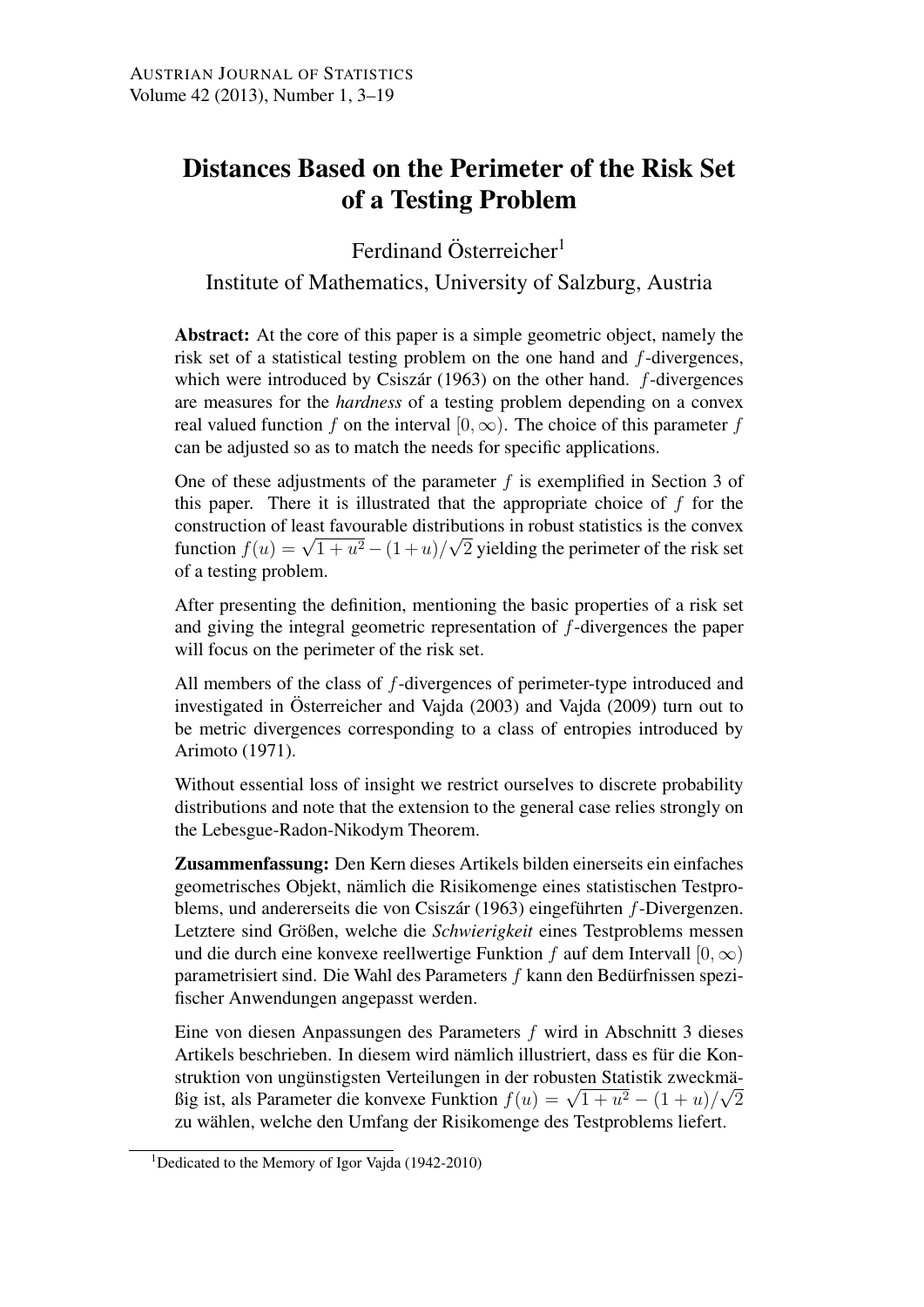Nachdem Definition und grundlegende Eigenschaften der Risikomenge eines Testproblems gegeben und die integralgeometrische Darstellung von *f*-Divergenzen präsentiert werden, konzentriert sich der vorliegende Artikel auf den Umfang der Risikomenge.

Alle Elemente der Klasse von *f*-Divergenzen vom Umfangstyp, welche in den Arbeiten von Österreicher and Vajda (2003) und Vajda (2009) eingeführt und untersucht werden, stellen sich als metrische Divergenzen heraus, die einer von Arimoto (1971) eingeführten Familie von Entropien entsprechen.

Ohne Verlust von Einsicht beschranken wir uns hier auf diskrete Wahrschein- ¨ lichkeitsverteilungen und merken an, dass die Fortsetzung auf den allgemeinen Fall auf dem Satz von Lebesque-Radon-Nikodym beruht.

Keywords: Testing Problem, Risk Set, Dissimilarity Measure (*f*-divergence), Integral-geometric Representation, Least Favourable Distribution, Metric Divergence.

## 1 Introduction

What is basic for this paper is a (simple versus simple) testing problem (*P, Q*), which is a pair of probability distributions *P* and *Q* defined on a set  $\Omega = \{x_1, x_2, \dots\}$  of at least two elements.

In Section 2 the central entity of this paper, namely the risk set of a testing problem, and its properties are presented:

Let  $A \subseteq \Omega$  be a (nonrandomized) test. Then the convex hull of all pairs  $(P(A), Q(A^c))$ ,  $A \subseteq \Omega$ , of the probabilities  $P(A)$  and  $Q(A^c)$  of type I and type II error satisfying  $P(A) + Q(A^c) \le 1$  is the risk set  $R(P,Q)$  of the testing problem  $(P,Q)$ . Expressed colloquially, its essence may be summarized as follows: The 'bulkier' its risk set the 'easier' the testing problem. Section 3 is devoted to *f*-divergences. Subsection 3.3 contains their precise definition and their basic properties.

Motivation 1: The most widely used measure of the deviation of two probability distributions in statistics is Pearson's  $\chi^2$ -divergence

$$
\chi^{2}(Q, P) = \sum_{x \in \Omega} \frac{(q(x) - p(x))^{2}}{p(x)}.
$$

Another well-known measure of deviation, originally designed for applications in cryptanalysis and later used both in information theory and statistics is the *I*- or Kullback-Leibler divergence

$$
I(Q \parallel P) = \sum_{x \in \Omega} q(x) \log \frac{q(x)}{p(x)}.
$$

Another measure of deviation is the total variation distance

$$
||Q - P||/2 = \frac{1}{2} \sum_{x \in \Omega} |q(x) - p(x)|.
$$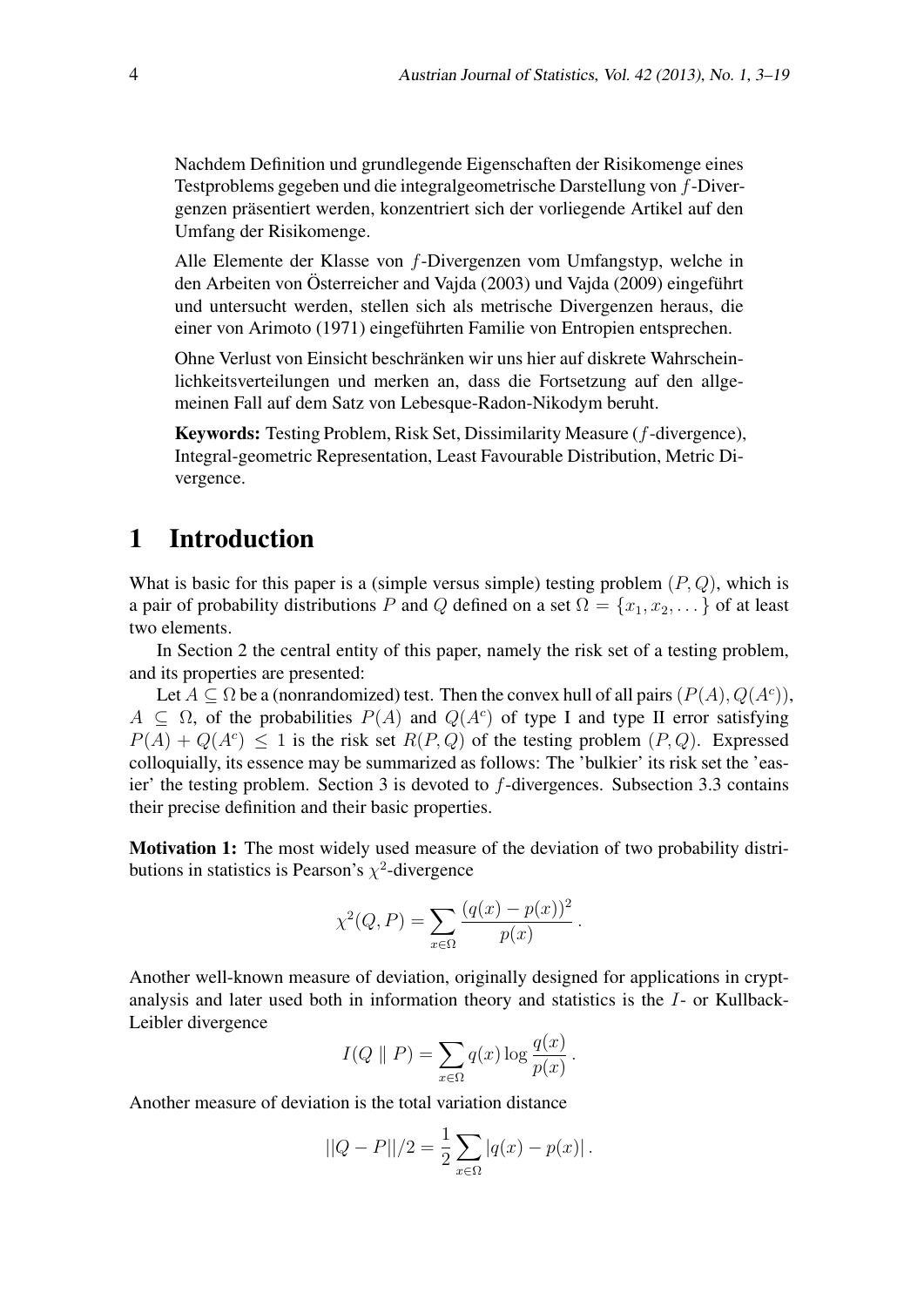These and many other measures of deviation of two probability distributions are special cases of *f*-divergences

$$
I_f(Q, P) = \sum_{x \in \Omega} f\left(\frac{q(x)}{p(x)}\right) \cdot p(x),
$$

defined in terms of a convex function  $f : [0, \infty) \mapsto \mathbb{R}$  continuous at 0 and introduced by Csiszár (1963). So  $\chi^2$ -, *I*-divergence and total variation distance are the *f*-divergences with the convex function  $f(u) = (u - 1)^2$ ,  $f(u) = u \log u$  and  $f(u) = |u - 1|/2$ , respectively.

Subsections 3.1 and 3.2 deliver the integral-geometric approach to *f*-divergences which is based on the risk set of a testing problem:

The 'Representation Theorem', the main result of this subsection, states that every *f*-divergence is a certain way of measuring the 'bulkiness' of the risk set. The most natural measure of its 'bulkiness' is perhaps its perimeter: It turns out that the latter is the *f*-divergence given by the convex function

$$
f(u) = \sqrt{1 + u^2} - (1 + u) / \sqrt{2}.
$$
 (1)

More generally, the 'parameter' *f* of an *f*-divergence is nothing but a certain function for the weights of the breadths of the corresponding risk set measured for all different directions.

By the way, the area of the risk set — the well-known Gini coefficient — is not an *f*-divergence. Subsection 3.4 is entitled 'Metric *f*-Divergences'.

**Motivation 2:** Pearson's  $\chi^2$ -divergence  $\chi^2(Q, P)$  is obviously not apt to define a metric divergence. However, the square root of its symmetrized version

$$
\chi^{2}(Q,(P+Q)/2) = \frac{1}{2} \sum_{x \in \Omega} \frac{(q(x) - p(x))^{2}}{p(x) + q(x)}
$$

is a metric. This divergence, which is defined in terms of the convex function  $f(u)$  = (*u−*1)<sup>2</sup>  $\frac{(u-1)^2}{2(1+u)}$  and which goes back to Sanghvi (1953) is studied in detail by Puri and Vincze (1988). Thus, from the mathematical point of view it is very natural to ask which properties of a convex function *f* are sufficient for an *f*-divergence to be a metric divergence. Theorems 4 and 5 answer this question.

Remark 1: Metric divergences do not only fulfil the symmetry property

$$
I_f(Q, P) \equiv I_f(P, Q) ,
$$

i.e. that *f* is *∗*-self conjugate, but also the property

 $I_f(Q, P) \leq 2f(0) < \infty$  with equality if and only if  $P \perp Q$ ,

whereby  $f(0) < \infty$  is crucial for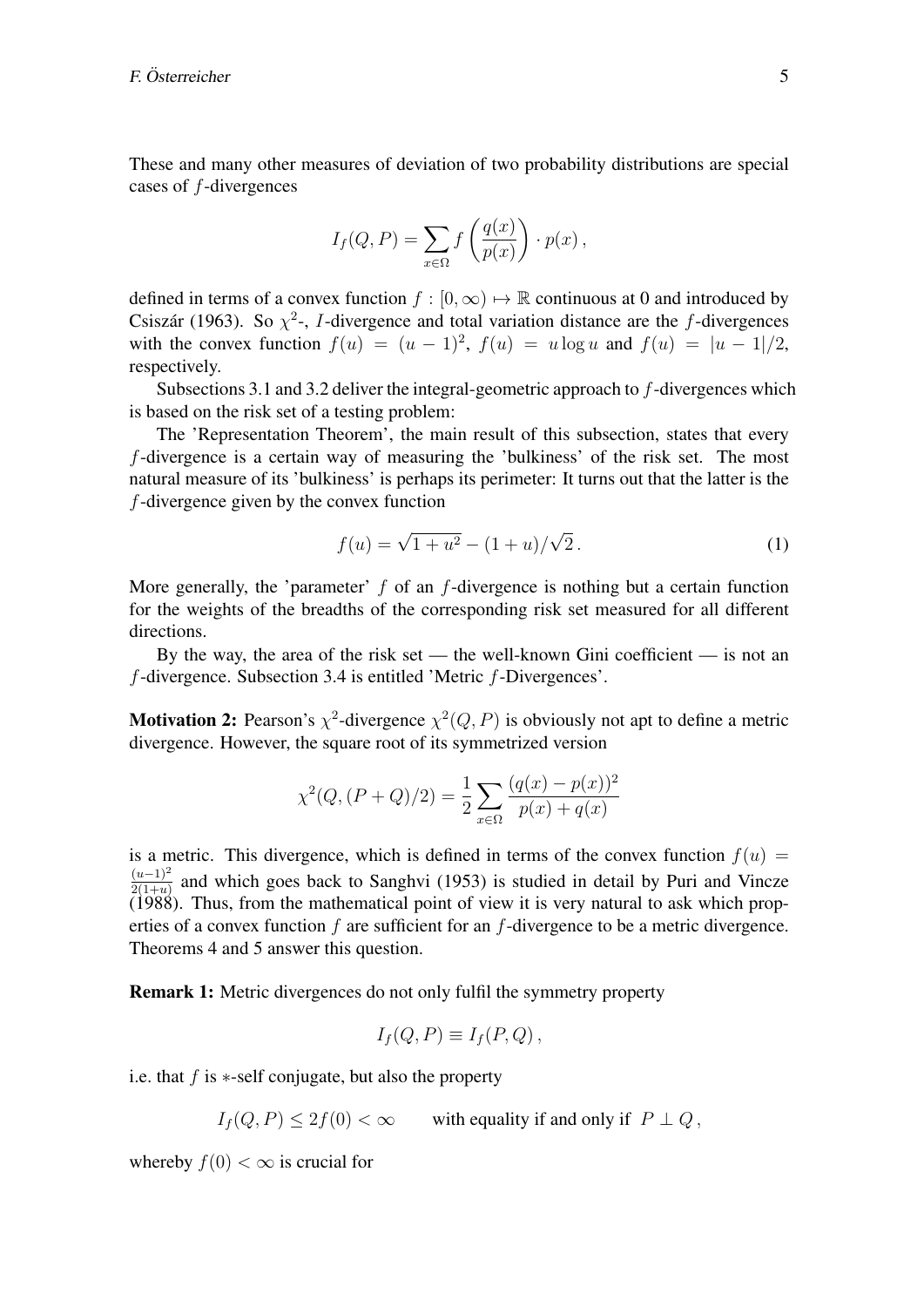- establishing bounds for the error probabilities of a sequence  $(P^n, Q^n)$ ,  $n \in \mathbb{N}$ , of testing problems (i.e. in case of *n* iid observations with distribution *P* and *Q*, respectively) and
- the characterization of an entirely separated sequence  $P_n, Q_n, n \in \mathbb{N}$ , of probability distributions (cf. e.g. Chapter 11. Various statistical applications of *f*-divergence in Vajda, 1989).

Section 4 is devoted to robust testing: We are given a simple versus composite testing problem  $(P, Q)$ , where

$$
\mathcal{Q} = \{Q': ||Q' - Q||/2 \le \varepsilon\}
$$

is the set of all probability distribution with total variation distance  $\leq \varepsilon$  from a given probability distribution *Q* and let  $P \notin \mathcal{Q}$ . A least favourable distribution is a distribution *Q<sup>∗</sup> ∈ Q*, which is 'closest' to *P*. In early papers on robust testing least favourable distributions were characterized by *f*-divergences. In this section, we show how to construct a least favourable distribution *Q<sup>∗</sup>* . This is done in geometric terms: We construct the intersection of risk sets

$$
R(P, \mathcal{Q}) := \cap \{ R(P, Q') : Q' \in \mathcal{Q} \}
$$

and select the element  $Q^* \in \mathcal{Q}$  which satisfies  $R(P, Q^*) = R(P, \mathcal{Q})$ . Therefore, in order to construct least favourable distributions the appropriate choice of the convex function *f* of the *f*-divergence is the one which gives rise to the perimeter of the risk set of the testing problem, i.e. the one given by (1). *f*-divergences are obviously used in several areas of statistics, furthermore in proving limit theorems in probability theory, in analyzing the limiting behavior of Markov chains, in information theory and quantum physics.

Section 5 is devoted to the class of *f*-divergences of perimeter type, introduced and studied in Österreicher and Vajda (2003) and Vajda (2009). It is based on the class of entropies due to Arimoto (1971) and contains, next to the *f*-divergence given by (1), the total variation distance and a symmetrized version of the *I*-divergence also the squared Hellinger distance (with  $f(u) = (\sqrt{u} - 1)^2$ ) and the squared Puri-Vincze distance. All *f*-divergences of this class are metric divergences.

## 2 Risk Sets

Let  $\Omega = \{x_1, x_2, \dots\}$  be a set with at least two elements,  $\mathfrak{P}(\Omega)$  the set of all subsets of  $\Omega$ and *P* the set of all probability distributions  $P = (p(x) : x \in \Omega)$  on  $\Omega$ .

A pair  $(P,Q) \in \mathcal{P}^2$  of probability distributions is called a (simple versus simple) testing problem. A subset  $A \subset \Omega$  is called a (simple) test. It is associated with the following decision rule: one decides in favour of the hypothesis  $Q$  if  $x \in A$  is observed and in favour of *P* if  $x \in A^c = \Omega \backslash A$  is observed.

Then  $P(A)$  and  $Q(A<sup>c</sup>)$  is the probability of type I error (probability of a decision in favour of *Q* although *P* is true), and the probability of type II error (probability of a decision in favour of *P* although *Q* is true), respectively.

Two probability distributions *P* and *Q* are called orthogonal (*P⊥Q*) if there exists a test  $A \subset \Omega$  such that  $P(A) = Q(A^c) = 0$ . (In this extreme case only one observation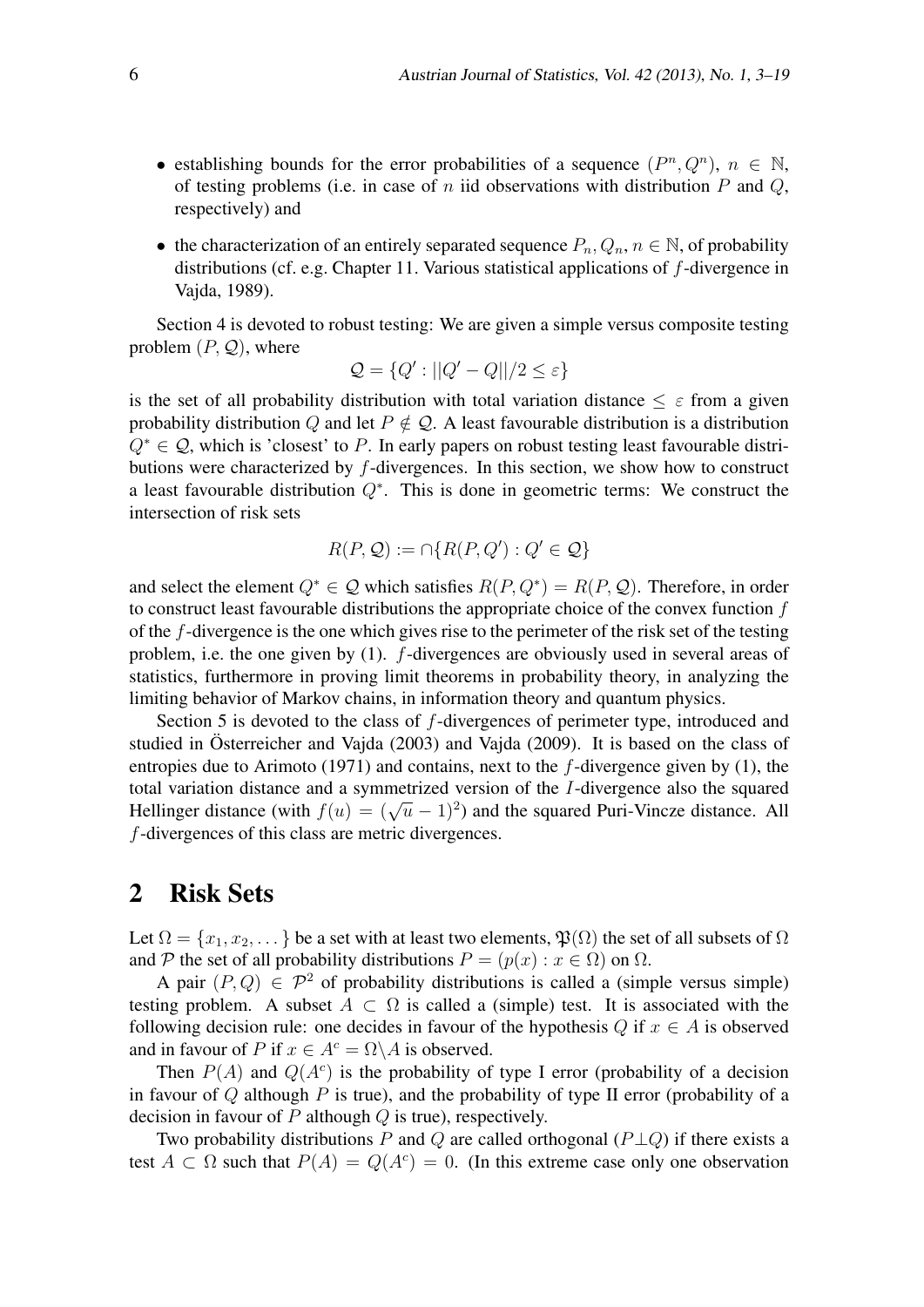is needed to decide between *P* and *Q* and the probabilities of committing both errors vanish.)

A testing problem  $(P,Q) \in \mathcal{P}^2$  is called least informative if  $P = Q$  and is called most informative if *P⊥Q*.

Let  $0 \leq \pi < 1$  and let  $(\pi, 1 - \pi)$  be a prior distribution on the set  $\{P, Q\} \subset \mathcal{P}$ associated with the testing problem (*P, Q*). Then the quantity

$$
\pi P(A) + (1 - \pi)Q(A^c)
$$

is called Bayes risk of the test *A* with respect to the prior distribution  $(\pi, 1 - \pi)$ . Since the Bayes risk enables us to order the pairs  $(P(A), Q(A^c))$ ,  $A \in \mathfrak{P}(\Omega)$  of error probabilities, it is straightforward to ask for tests which provide the minimal Bayes risk. In fact, as can be easily checked, it holds

$$
\pi P(A) + (1 - \pi) Q(A^{c}) = \sum_{x \in \Omega} \min(\pi p(x), (1 - \pi) q(x)) \n+ \sum_{x \in \Omega} (\pi p(x) - (1 - \pi) q(x) 1_{A \cap {\{\pi p > (1 - \pi) q\}}} \n+ \sum_{x \in \Omega} ((1 - \pi) q(x) - \pi p(x)) 1_{A^{c} \cap {(1 - \pi) q > \pi p}},
$$

where the two latter terms are nonnegative and vanish iff  $\{(1 - \pi)q > \pi p\} \subseteq A$ *{*(1 *− π*)*q ≥ πp}*.

In order to summarize let  $t = \frac{\pi}{1 - \pi}$  $\frac{\pi}{1-\pi}$ *,*  $A_t = \{q > tp\}$ *,*  $A_t^+ = \{q \geq tp\}$  *and let*  $b_t(Q, P) =$  $\sum_{x \in \Omega} \min(q(x), tp(x))$  be the  $(1 + t)$ -multiple of the minimal Bayes risk with respect to the prior distribution  $\left(\frac{t}{1+t}\right)$  $\frac{t}{1+t}$ ,  $\frac{1}{1+t}$  $\frac{1}{1+t}$ ). Then

$$
Q(A^c) + tP(A) \ge b_t(Q, P) \quad \forall A \in \mathfrak{P}(\Omega)
$$

with equality iff  $A_t \subseteq A \subseteq A_t^+$ .

**Definition 1:** Let  $(P, Q) \in \mathcal{P}^2$  be a testing problem. Then the set

$$
R(P,Q) = co\{(P(A), Q(A^c)) : A \in \mathfrak{P}(\Omega), P(A) + Q(A^c) \le 1\}
$$

is called the risk set of the testing problem (*P, Q*), whereby *co* stands for 'the convex hull of'.

The geometric object of the risk set *R*(*P, Q*) provides a qualitative measure for the deviation of *P* and *Q*. In fact, the family of risk sets define a uniform structure on the set  $P$  (cf. Linhart and Österreicher, 1985).

#### 2.1 Properties of Risk Sets

**(R1)**  $R(P,Q)$  is a convex subset of the triangle  $\Delta = \{(\alpha,\beta) \in [0,1]^2 : \alpha + \beta \leq 1\}$ containing the diagonal  $D = \{(\alpha, \beta) \in [0, 1]^2 : \alpha + \beta = 1\}$ . More specifically,

$$
D \subseteq R(P,Q) \subseteq \Delta
$$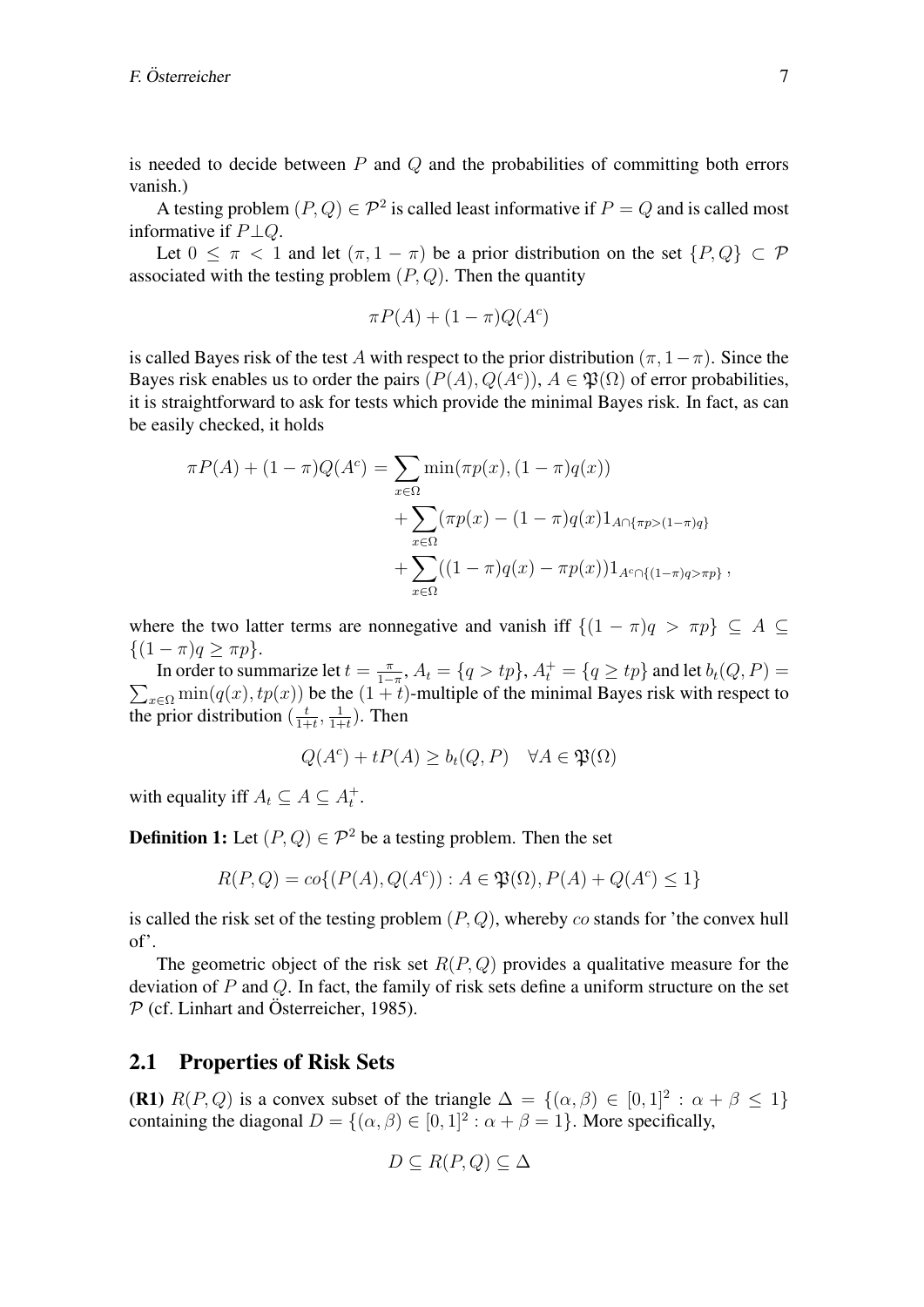holds with equality iff  $P = Q$  and  $P \perp Q$ , respectively.

**(R2)** Let  $t \geq 0$  and  $b_t(Q, P)$  be the  $(1 + t)$ -multiple of the minimal Bayes risk with respect to the prior distribution  $\left(\frac{t}{1+t}\right)$  $\frac{t}{1+t}$ ,  $\frac{1}{1+t}$  $\frac{1}{1+t}$ ). Then the risk set *R*(*P*, *Q*) of a testing problem is determined by its family of supporting lines from below, namely

$$
\beta = b_t(Q, P) - t\alpha, \qquad t \ge 0.
$$

**Consequence of (R2):** Let  $(P, Q)$  and  $(\tilde{P}, \tilde{Q})$  be two testing problems. Then

$$
R(P,Q) \supseteq R(\tilde{P},\tilde{Q}) \Leftrightarrow b_t(Q,P) \leq b_t(\tilde{Q},\tilde{P}) \quad \forall t \geq 0.
$$

Simple Example (Testing a fair tetrahedron versus a biased one):

$$
\Omega = \{1, 2, 3, 4\}
$$
  
\n
$$
P = (1/4, 1/4, 1/4, 1/4)
$$
  
\n
$$
Q = (5/8, 1/4, 1/8, 0)
$$

Although the number of simple tests for a set  $\Omega$  with *m* elements is  $|\mathfrak{P}(\Omega)| = 2^m$ , we need only  $m + 1$  pairs  $(P(A), Q(A<sup>c</sup>)), A \in \mathfrak{P}(\Omega)$  in order to determine the risk set  $R(P,Q)$ economically. It is advisable to proceed as follows:

Order the set  $\Omega$  so that the likelihood ratios are decreasing, i.e.

$$
\frac{q(x_1)}{p(x_1)} \ge \frac{q(x_2)}{p(x_2)} \ge \cdots \ge \frac{q(x_m)}{p(x_m)},
$$

take the tests

$$
A_i = \begin{cases} \varnothing & \text{for } i = 0\\ \{1, \ldots, i\} & \text{for } i \in \{1, \ldots, m\} \end{cases}
$$

assign the set  $S = \{(P(A_i), Q(A_i^c))\} : i \in \{0, 1, \dots, m\}\}$  of the pairs of error probabilities and form the convex hull  $co(S)$  of this set. Then  $co(S) = R(P,Q)$ .

For our example the tests  $A_i$  and the corresponding pairs  $(P(A_i), Q(A_i^c))$  of error probabilities are given in the following table.

| $A_i$         | $(P(A_i), Q(A_i^c))$ |
|---------------|----------------------|
| Ø             | (0,1)                |
| $\{1\}$       | (1/4,3/8)            |
| $\{1,2\}$     | (1/2, 1/8)           |
| $\{1, 2, 3\}$ | (3/4,0)              |
| Ω.            | (1,0)                |

**Remark 2:** For the special case  $P = (\frac{1}{m}, \dots, \frac{1}{m})$  $\frac{1}{m}$ ) and  $Q = (q_1, \ldots, q_m)$ , such that  $q_1 >$  $q_2$  >  $\cdots$  >  $q_m$ , the lower boundary of the set

$$
co\{(P(A_i), Q(A_i)) : i \in \{0, ..., m\}\},
$$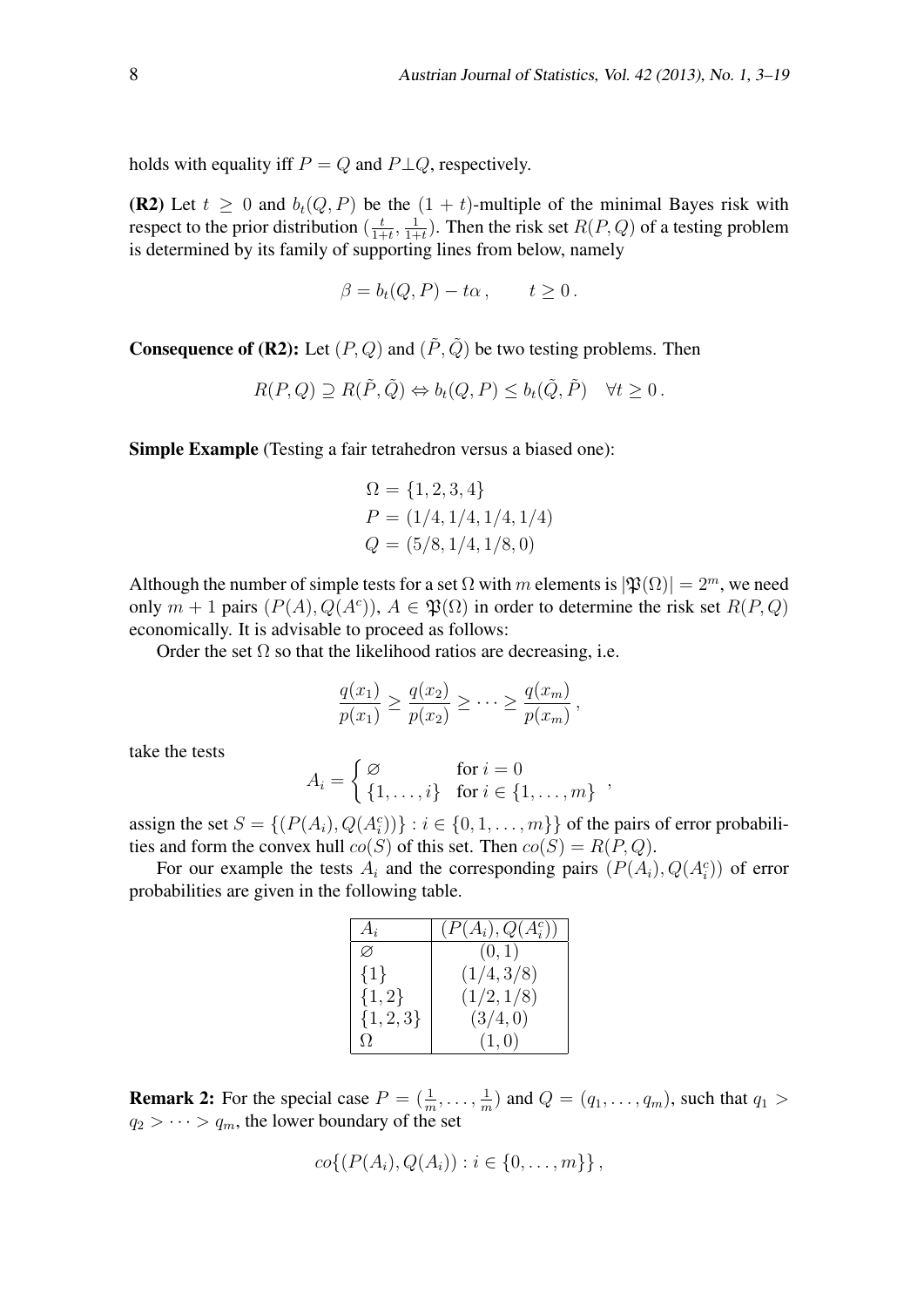

Figure 1: Risk set of above testing problem.

is the so-called Lorenz curve. It was already used by Lorenz (1905) in order to measure the inequality of the distribution of wealth within a given population. The translation of the following quotation from Lorenz' paper into our context describes exactly the purpose of the risk set.

*"We wish to be able to say at which point a community is placed between the two extremes, equality on the one hand, and the ownership of all wealth by one individual on the other."*

# 3 *f*-Divergences

### 3.1 Geometric Approach

In order to define a quantity for the 'hardness' of a testing problem (*P, Q*) we proceed, after the qualitative step which assigns the 'hardness' of a testing problem (*P, Q*) to the 'bulkiness' of the corresponding risk set  $R(P,Q)$  by a first quantitative step.

To this end let  $b_t(Q, P)$  be the  $(1 + t)$ -multiple of the minimal Bayes risk with respect to  $\left(\frac{t}{1+1}\right)$  $\frac{t}{1+t}$ <sup>,</sup>  $\frac{1}{1+t}$  $\frac{1}{1+t}$ ) of the testing problem  $(P,Q)$  and let  $b_t(P,P) = \min(1,t)$  be the corresponding quantity for the least informative testing problem (*P, P*). Then the differences

$$
\min(1, t) - b_t(Q, P) , \qquad t \ge 0
$$

compare the 'bulkiness' of the risk set  $R(P,Q)$  with that of the risk set  $R(P, P) = D$  of the least informative testing problem. The parameters  $t \geq 0$  are the absolute values of the slopes of the supporting lines of the risk set from below.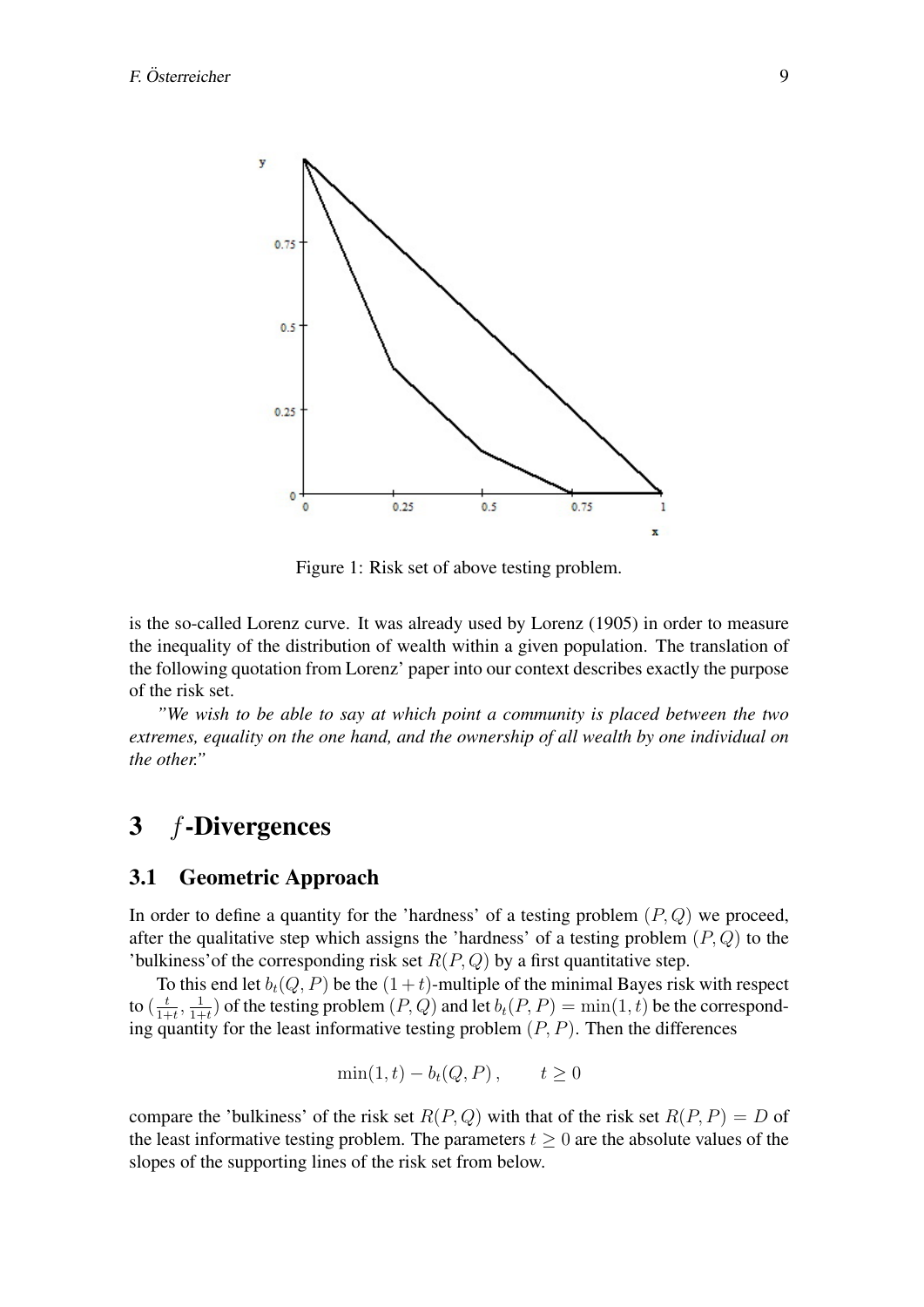

Figure 2: Differences  $min(1, t)-b_t(Q, P)$ .

In a second quantitative step weights for the parameters  $t \geq 0$  are assigned in terms of a suitable monotone function  $F : [0, \infty) \mapsto [-\infty, \infty)$  so that the integral

$$
\int_0^\infty [\min(1,t) - b_t(Q,P)]dF(t)
$$

provides an essential extension of the above family of measures of the 'bulkiness' of the risk set. Due to the richness of the class of parameters *F* these weighted measures can be adjusted so as to match a given type of application.

### 3.2 The Perimeter of the Risk Set

In this subsection we are going to describe an interesting special case related to the wellknown fact from integral geometry that the perimeter of a finite convex subset of  $\mathbb{R}^2$  is the integral of its breadths.

Since  $\max(1,t) - b_t(Q, P)$  is the vertical part of the breadth of  $R(P, Q)$  in direction of the vector  $\left(\frac{t}{1+t}\right)$  $\frac{t}{1+t}$ ,  $\frac{1}{1+t}$  $\frac{1}{1+t}$ ) of the prior distribution,

$$
(\max(1, t) - b_t(Q, P)) \cos(\varphi(t)) \quad \text{with } \varphi(t) = \arctan(t) \in [0, \pi/2)
$$

is its breadth. Since the breadth of the risk set with respect to  $\varphi \in [\pi/2, \pi)$  is  $(\cos(\pi \varphi$ ) + sin( $\pi$  *-*  $\varphi$ )) and  $\int_{\pi/2}^{\pi} (\cos(\pi - \varphi) + \sin(\pi - \varphi)) d\varphi = 2$  the perimeter  $Per(R(P, Q))$ of the risk set is

$$
Per(R(P,Q)) = \int_0^{\pi/2} [\max(1, \arctan(\varphi)) - b_{\arctan(\varphi)}(Q, P)] \cos(\varphi) d\varphi + 2
$$
  
= 
$$
\int_0^{\infty} [\max(1, t) - b_t(Q, P)] (1 + t^2)^{-3/2} dt + 2,
$$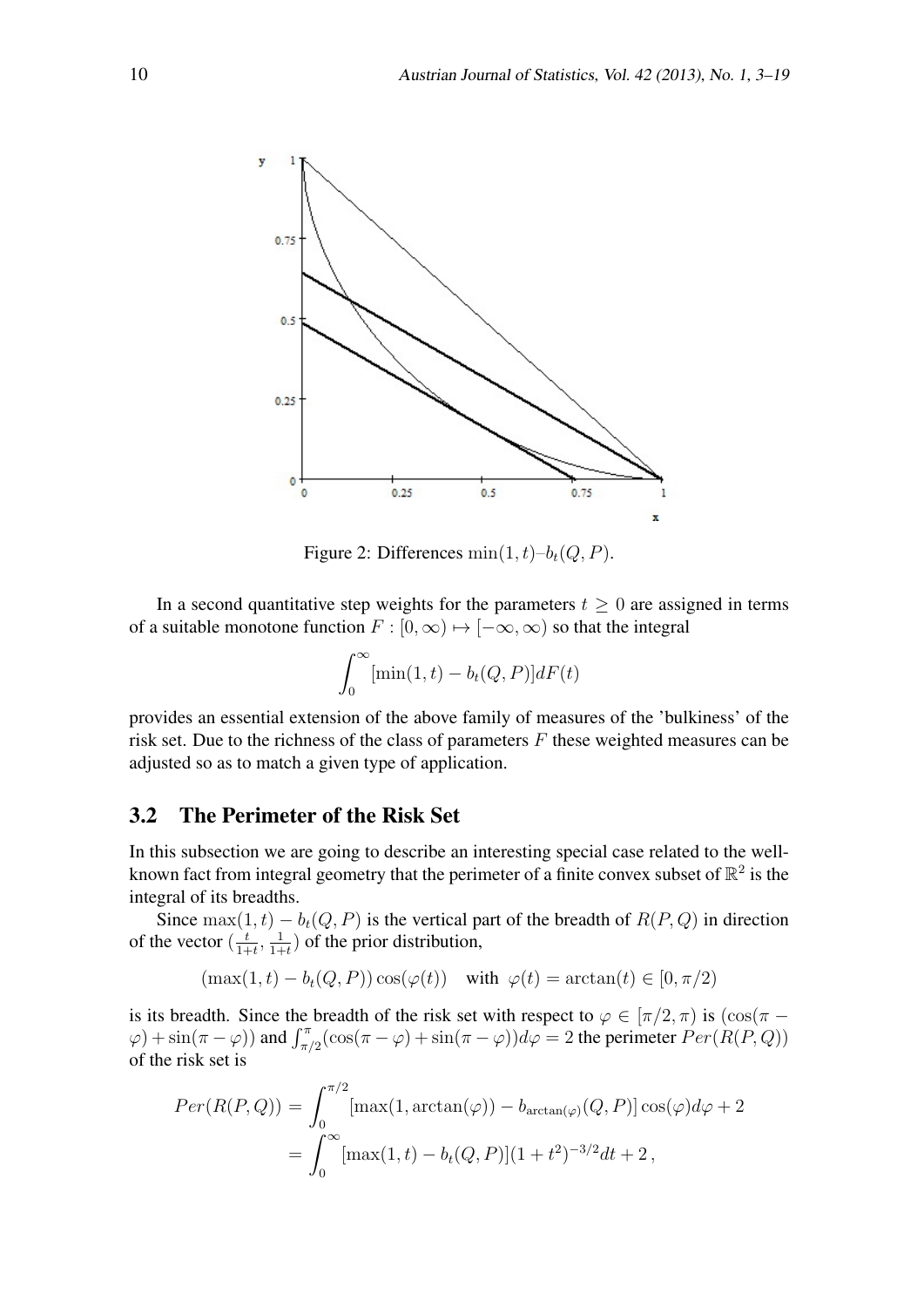whereby, by virtue of  $\cos(\varphi(t)) \frac{d\varphi(t)}{dt} = (1+t^2)^{-3/2}$ , the density  $1_{[0,\pi/2)}(\varphi)$  of uniform weight is transformed to the density  $(1 + t^2)^{-3/2}$  in the parametrization by  $t \in [0, \infty)$ . Since the perimeter of the risk set  $R(P, P) = D$  of the least informative testing problem is obviously

$$
Per(R(P, P)) = \int_0^\infty [\max(1, t) - \min(1, t)](1 + t^2)^{-3/2} + 2 = 2\sqrt{2}
$$

the difference

$$
Per(R(P,Q)) - Per(R(P,P)) = \int_0^\infty [\min(1,t) - b_t(Q,P)](1+t^2)^{-3/2}dt
$$

is the special case of our family of measures given by the density  $(1 + t^2)^{-3/2}$ .

The above approach to define a family of measures of the 'hardness' of a testing problem, which stresses modelling, relies on the following representation theorem for so-called *f*-divergences  $I_f(Q, P)$  given by Feldman and Österreicher (1981). In this setting the weight function *F* introduced above is the right-hand side derivative  $D_{+}f$  of a continuous convex function *f* on the interval  $[0, \infty)$ .

#### Representation Theorem:

$$
I_f(Q, P) = \int_0^\infty [\min(1, t) - b_t(Q, P)] dD_+ f(t).
$$

In the following section we will present the original definition of f-divergences by Csiszar (1963), a number of examples and the basic properties.

#### 3.3 Definition and Basic Properties

Let  $\mathcal{F}_0$  be the set of convex functions  $f : [0, \infty) \mapsto (-\infty, \infty]$  continuous at 0 (i.e.,  $f(0) = \lim_{u \downarrow 0} f(u)$  satisfying  $f(1) = 0$  and (without loss of generality)  $f(u) \ge 0$ *∀u*  $\in$  [0,  $\infty$ ) and let  $D_+f$  denote the right-hand side derivative of *f*. Further, let  $f^* \in \mathcal{F}_0$ , defined by

$$
f^*(u) = uf(1/u), \qquad u \in (0, \infty),
$$

the *\**-conjugate (convex) function of *f* and let a function  $f \in \mathcal{F}$  satisfying  $f^* \equiv f$  be called *∗*-self conjugate. Then

$$
x \cdot f(0) = x \cdot f(0/x) = 0 \cdot f^*(x/0) \quad \text{for } x \in (0, \infty)
$$
  

$$
y \cdot f^*(0) = y \cdot f^*(0/y) = 0 \cdot f(y/0) \quad \text{for } y \in (0, \infty)
$$
  

$$
0 \cdot f(0/0) = 0 \cdot f^*(0/0) = 0.
$$

**Definition 2** (Csiszár, 1963; Ali and Silvey, 1966): Let  $P, Q \in \mathcal{P}$ . Then

$$
I_f(Q, P) = \sum_{x \in \Omega} p(x) f\left(\frac{q(x)}{p(x)}\right)
$$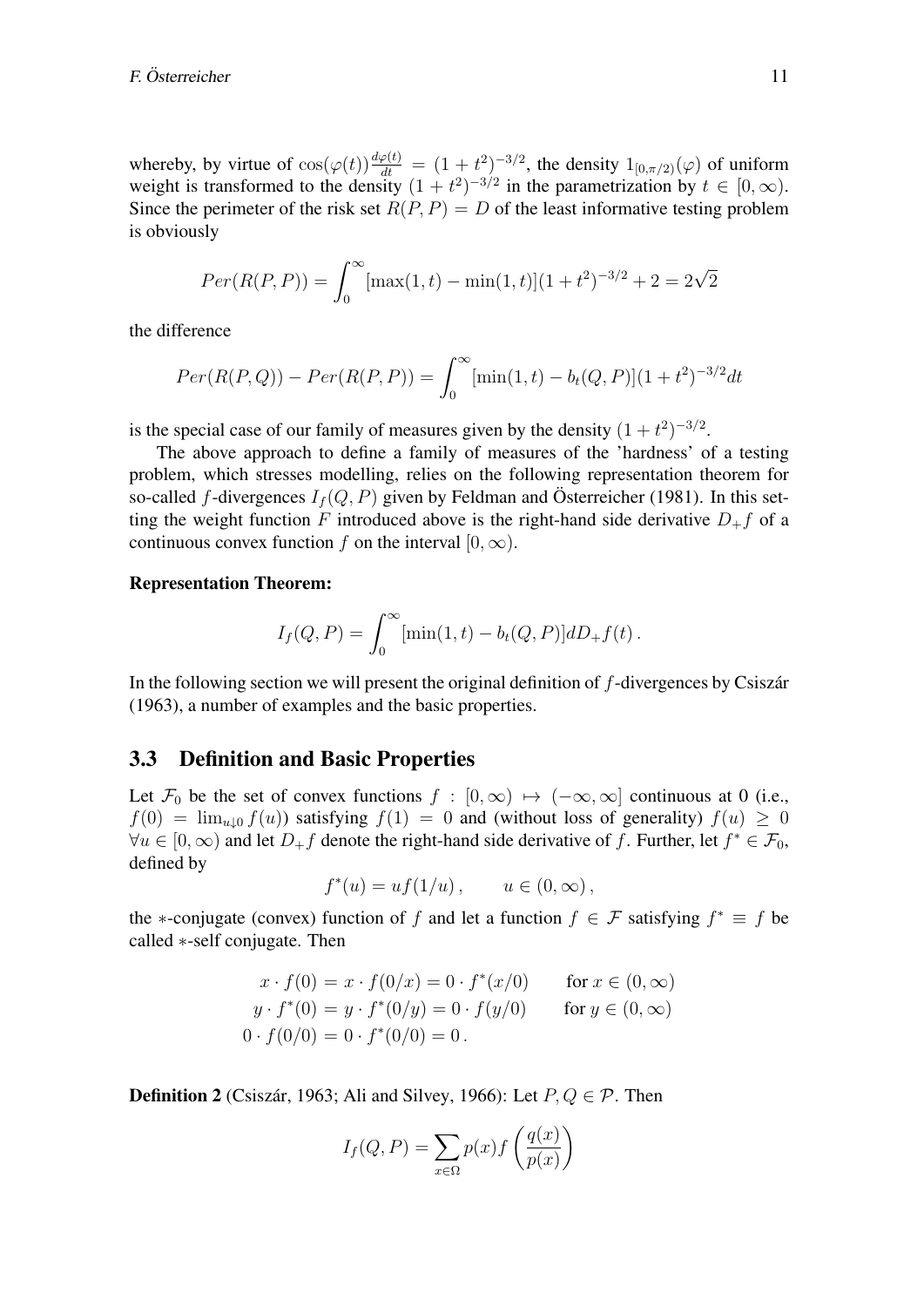is called the *f*-Divergence of the probability distributions *Q* and *P*.

Examples: Total Variation Distance  $(f(u) = |u - 1|/2 = f^*(u))$ 

$$
I_f(Q, P) = ||Q - P||/2 = \frac{1}{2} \sum_{x \in \Omega} |q(x) - p(x)|
$$

Squared Hellinger Distance  $(f(u) = (\sqrt{u} - 1)^2 = f^*(u))$ 

$$
I_f(Q, P) = H^2(Q, P) = \sum_{x \in \Omega} (\sqrt{q(x)} - \sqrt{p(x)})^2
$$

 $\chi^2$ -Divergence  $(f(u) = (u-1)^2, f^*(u) = \frac{(1-u)^2}{u}$  $\frac{-u)^2}{u}$ 

$$
I_f(Q, P) = \chi^2(Q, P) = \sum_{x \in \Omega} \frac{(q(x) - p(x))^2}{p(x)} = I_f^*(P, Q)
$$

Kullback-Leibler Divergence  $(f(u) = u \log u, f^*(u) = -\log u)$ 

$$
I_f(Q, P) = \sum_{x \in \Omega} q(x) \log(\frac{q(x)}{p(x)}) = I_f^*(P, Q)
$$

Squared Puri-Vincze Distance  $(f(u) = (u - 1)^2/2(1 + u) = f^*(u)$ 

$$
I_f(Q, P) = \frac{1}{2} \sum_{x \in \Omega} \frac{(q(x) - p(x))^2}{p(x) + q(x)}
$$

Squared Perimeter Distance  $(f(u) = \sqrt{1 + u^2} - (1 + u)$ *√*  $\overline{2} = f^*(u)$ 

$$
I_f(Q, P) = \sum_{x \in \Omega} \sqrt{p^2(x) + q^2(x)} - \sqrt{2}
$$

Remark 3: Note that

$$
I_f(Q, P) = f(0)P(\lbrace x : q(x) = 0 \rbrace) + f^*(0)Q(\lbrace x : p(x) = 0 \rbrace)
$$
  
+ 
$$
\sum_{x: q(x)p(x) > 0} p(x)f\left(\frac{q(x)}{p(x)}\right)
$$

and that  $P({x : q(x) = 0})$  is the amount of singularity of the distribution *P* with respect to *Q* and  $Q({x : p(x) = 0})$  is the amount of singularity of the distribution *Q* with respect to *P*. Therefore,  $f(0) = \infty$  and  $f^*(0) = \infty$  imply  $I_f(Q, P) = \infty$  unless  $\{x \in$  $\Omega$ :  $q(x)p(x) > 0$ } =  $\Omega$ , i.e., all probabilities are positive.

**Range of Values Theorem** (Vajda, 1972): Let  $f \in \mathcal{F}_0$ . Then

$$
0 \le I_f(Q, P) \le f(0) + f^*(0) \quad \forall Q, P \in \mathcal{P}.
$$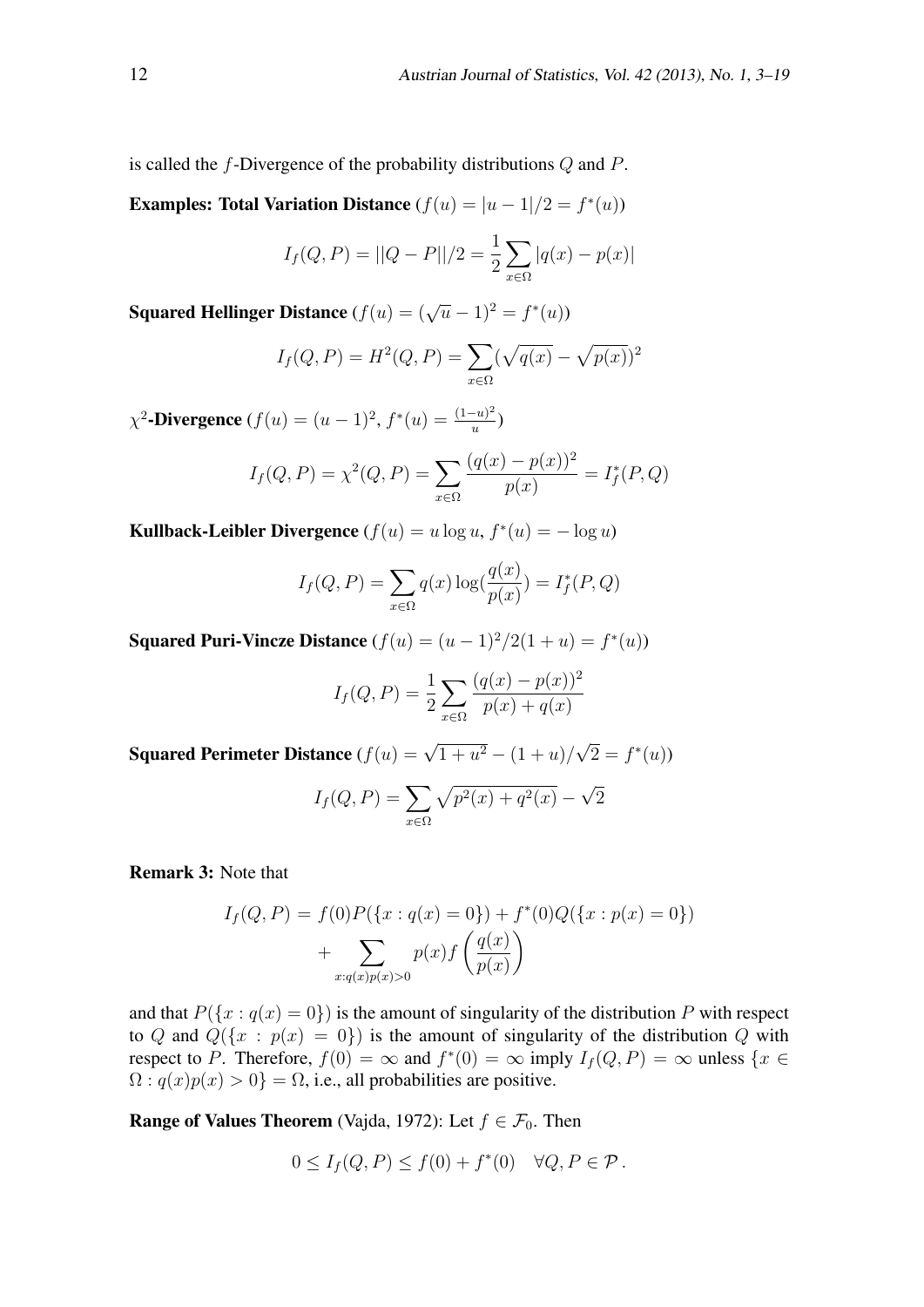In the first inequality, equality holds if/iff  $Q = P$ . The latter provided that (i) *f* is strictly convex at 1.

In the second, equality holds if/iff *Q⊥P*. The latter provided that (iii)  $f(0) + f^*(0) < \infty$ .

**Characterization Theorem** (Csiszár (1974)): Given a mapping  $I: \mathcal{P}^2 \mapsto (-\infty, \infty]$  then the following two statements are equivalent:

(*∗*) *I* is an *f*-divergence,

i.e. there exists an  $f \in \mathcal{F}_0$  such that  $I(Q, P) = I_f(Q, P) \ \forall (P, Q) \in \mathcal{P}^2$ 

(*∗∗*) *I* satisfies the following three properties:

(a)  $I(Q, P)$  is invariant under permutation of  $\Omega$ .

(b) Let  $\mathcal{A} = (A_i, i \geq 1)$  be a partition of  $\Omega$  and let

$$
P_{\mathcal{A}} = (P(A_i), i \ge 1) \quad \text{and} \quad Q_{\mathcal{A}} = (Q(A_i), i \ge 1)
$$

be the restrictions of the probability distributions *P* and *Q* to *A*. Then

$$
I(Q, P) \ge I(Q_{\mathcal{A}}, P_{\mathcal{A}})
$$

with equality holding if  $Q(A_i) \times p(x) = P(A_i) \times q(x) \forall x \in A_i, i \geq 1$ . (c) Let  $\alpha \in [0, 1]$  and  $P_1, P_2$  and  $Q_1, Q_2$  probability distributions on  $\Omega$ . Then

 $I(\alpha P_1 + (1 - \alpha)P_2, \alpha Q_1 + (1 - \alpha)Q_2) \leq \alpha I(P_1, Q_1) + (1 - \alpha)I(P_2, Q_2)$ .

### 3.4 Metric *f*-Divergences

Let us now concentrate on those (further) properties of the convex function *f* which allows for metric divergences.

As we know already  $I_f(Q, P)$  fulfils the basic property (M1) of a metric divergence, namely

$$
I_f(Q, P) \ge 0 \quad \forall P, Q \in \mathcal{P} \quad \text{with equality iff } Q = P, \tag{M1}
$$

provided (i) *f* is strictly convex at 1.

In addition  $I_f(Q, P)$  is symmetric, i.e. satisfies

$$
I_f(Q, P) = I_f(P, Q) \quad \forall P, Q \in \mathcal{P}
$$
 (M2)

iff (ii) *f* is *\**-self conjugate, i.e. satisfies  $f \equiv f^*$ .

It turns out that, in addition to the rather natural conditions (i) and (ii), the condition (iii)  $f(0) + f^*(0) < \infty$ , which is used to characterize  $Q \perp P$ , is crucial for metric divergences. However, since it cannot be expected in general that an *f*-divergence fulfils the triangle inequality we have to look for suitable powers to do so.

From the following two theorems given in Kafka, Österreicher, and Vincze (1991) Theorem 4 offers a class (iii,  $\alpha$ ),  $\alpha \in (0,1]$  of conditions which are sufficient for guaranteeing the power  $[I_f(Q, P)]^{\alpha}$  to be a distance on  $P$ . Theorem 5 determines, in dependence of the behaviour of *f* in the neighbourhoods of 1 and of  $g(u) = f(0)(1 + u) - f(u)$  in the neighbourhood of 0, the maximal  $\alpha$  providing a distance.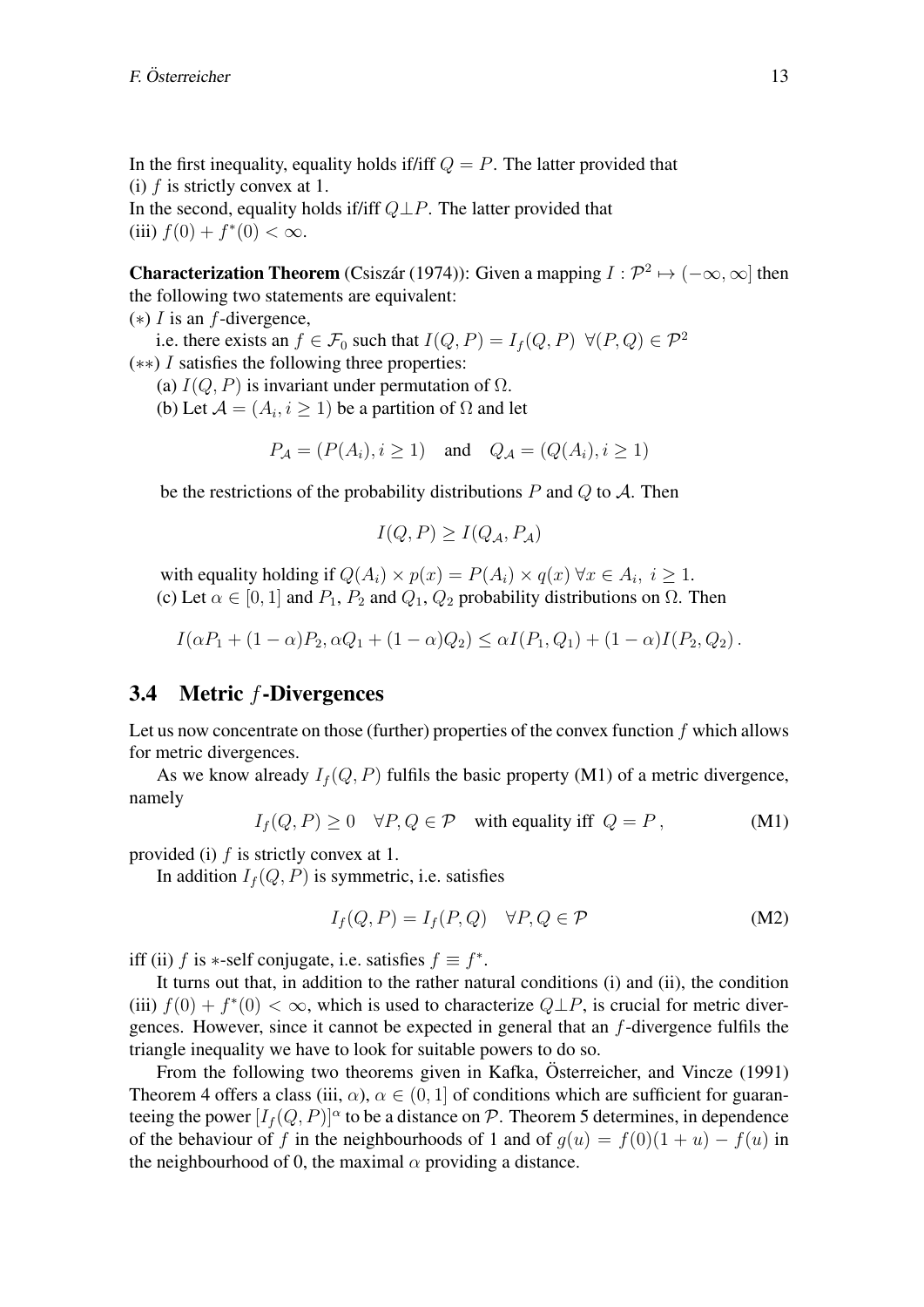**Theorem 4:** Let  $\alpha \in (0, 1]$  and let  $f \in \mathcal{F}_0$  fulfil, in addition to (ii), the condition

(iii,  $\alpha$ ) the function  $h(u) = (1 - u^{\alpha})^{1/\alpha}/f(u), u \in [0, 1)$ , is non-increasing.

Then

$$
\rho_{\alpha}(Q, P) = [I_f(Q, P)]^{\alpha}
$$

satisfies the triangle inequality

$$
\rho_{\alpha}(Q, P) \le \rho_{\alpha}(Q, R) + \rho_{\alpha}(R, P) \quad \forall P, Q, R \in \mathcal{P}, \tag{M3, \alpha}
$$

which effects, together with (M1) and (M2), that  $\rho_{\alpha}$  is a metric.

**Remark 4:** The conditions (ii) and (iii,  $\alpha$ ) imply both (i) and (iii).

**Theorem 5:** Let (i) and (ii) hold true and let  $\alpha_0 \in (0, 1]$  be the maximal  $\alpha$  for which (iii,  $\alpha$ ) is satisfied. Then the following statement concerning  $\alpha_0$  holds. If for some  $k_0, k_1, c_0, c_1 \in$  $(0, \infty)$ 

$$
f(0) \cdot (1 + u) - f(u) \sim c_0 \cdot u^{k_0}
$$
  
 $f(u) \sim c_1 \cdot |u - 1|^{k_1}$ ,

then  $k_0 \leq 1, k_1 \geq 1$  and  $\alpha_0 \leq \min(k_0, 1/k_1) \leq 1$ .

Finally we present a version of the refinement of the Range of Values Theorem which matches the assumptions (i), (ii) and (iii) which are necessary to allow for metric divergences.

Refinement of the Range of Values Theorem (Feldman and Österreicher, 1989): Let *f* ∈  $\mathcal{F}_0$  satisfy the conditions (i), (ii) and (iii),  $x \in [0, 1]$  and let the function  $c_f : [0, 1] \mapsto$  $[0, \infty)$  be defined by

$$
c_f(x) = (1+x)f\left(\frac{1-x}{1+x}\right)
$$

*.*

Then

$$
c_f(||Q - P||/2) \le I_f(Q, P) \le c_f(1) \cdot ||Q - P||/2
$$
,

where  $c_f$  satisfies  $c_f(0) = 0$  and  $c_f(1) = 2f(0) < \infty$  and is convex, strictly increasing and continuous on [0*,* 1].

Remark 5: Note that this theorem implies that any metric defined in terms of an *f*divergence is equivalent to the total variation distance.

## 4 Construction of Least Favourable Distributions

Huber and Strassen (1973) proved the existence of least favourable pairs of distributions for composite versus composite testing problems under the assumption that both hypotheses are majorized by two-alternating capacities and characterized them in terms of *f*-divergences with strict convex functions *f*. The author restated the definition of least favourable pairs in terms of risk sets and demonstrated (1982) that their perimeter can be used to construct least favourable pairs. For further references in this context see e.g. Österreicher (1983).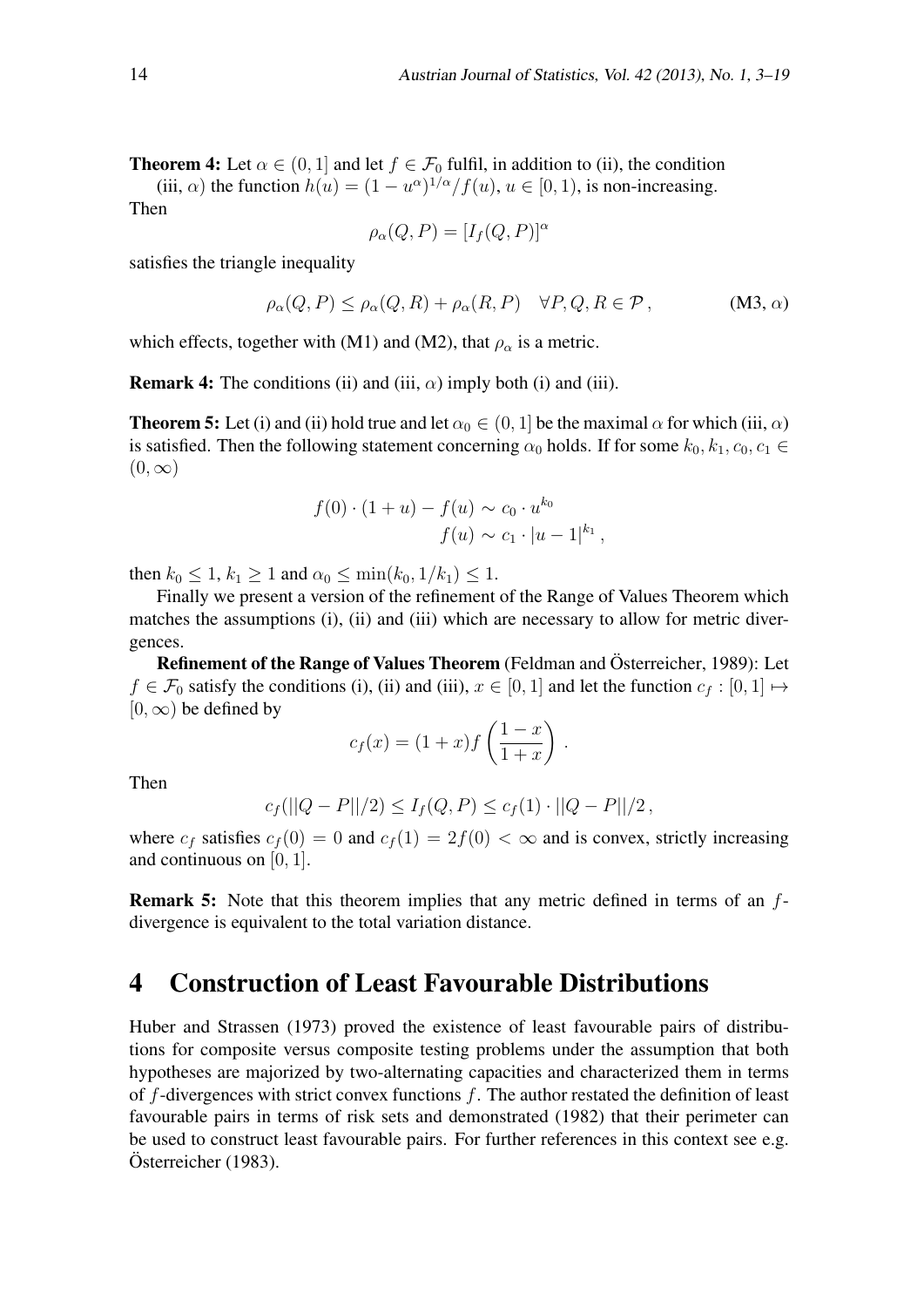For an application of the perimeter of the risk set for goodness of fit tests see Reschenhofer and Bomze (1991).

#### Definition 3: Let

$$
R(P, \mathcal{Q}) = \cap_{Q' \in \mathcal{Q}} R(P, Q')
$$

be the risk set of a simple versus composite testing problem, which is a pair (*P, Q*) of an element *P* and a nontrivial subset *Q* of *P*.

We will illustrate the construction of a least favourable distribution *Q<sup>∗</sup> ∈ Q* for the simple case

$$
Q = U(Q, \varepsilon) = \{Q' \in \mathcal{P} : ||Q' - Q||/2 \le \varepsilon\}
$$
  
=  $\{Q' \in \mathcal{P} : Q'(A) \le Q(A) + \varepsilon \quad \forall A \in \mathfrak{P}(\Omega)\}$ 

of a total variation neighbourhood.

**Theorem 7:** Let  $P, Q \in \mathcal{P}$  and let  $\mathcal{Q} = U(Q, \varepsilon), \varepsilon \in (0, 1)$  be a total variation neighbourhood of *Q* which does not contain *P*. Let furthermore  $R(P,Q) + (0,\varepsilon)$  be the risk set of the simple versus simple testing problem (*P, Q*) having been shifted upwards by the amount  $\varepsilon$  and let finally  $t < 1 < t$  be the absolute values of the slopes of the supporting lines onto  $R(P,Q) + (0,\varepsilon)$  through the points  $(1,0)$  and  $(1,0)$ , respectively.

Then the least favourable distribution  $Q^* \in \mathcal{Q}$  for  $(P, U(Q, \varepsilon))$  is given by the censored version

$$
q^*(x) = \max(\underline{t} \cdot p(x), \min(q(x), \overline{t} \cdot p(x)))
$$

of the density *q*.

Simple Example (Continuation): In order to illustrate Theorem 7 let us continue our simple example from Section 2 by replacing the distribution *Q* by the total variation neighbourhood

$$
\mathcal{Q} = U(Q, 1/8) = \{Q' \in \mathcal{P} : Q'(A) \le Q(A) + 1/8 \,\forall A \in \mathfrak{P}(\Omega)\}.
$$

When comparing the distribution  $Q$  in the center of the variation neighborhood  $Q =$  $U(Q, 1/8)$  with the least favourable distribution  $Q^* \in \mathcal{Q}$ 

$$
Q = (5/8, 1/4, 1/8, 0)
$$
  

$$
Q^* = (4/8, 1/4, 1/8, 1/8)
$$

notice that the probability 1*/*8 is shifted from the most probable element to the least probable.

**Remark 6:** For the special case  $\Omega = \{1, ..., n\}$ ,  $P = (1/n, ..., 1/n)$  and  $Q = (q_1, ..., q_n)$ the above theorem has the following econometric interpretation.

If the distribution *Q* of income (with total amount 1) of a population of *n* individuals has to be redistributed so that the inequality in income is minimized under the constraint that the portion of income of no group of the population is cut or raised more than  $\varepsilon$ , one has to proceed as follows: If a person's income exceeds a certain amount  $\bar{t}/n$ , her or his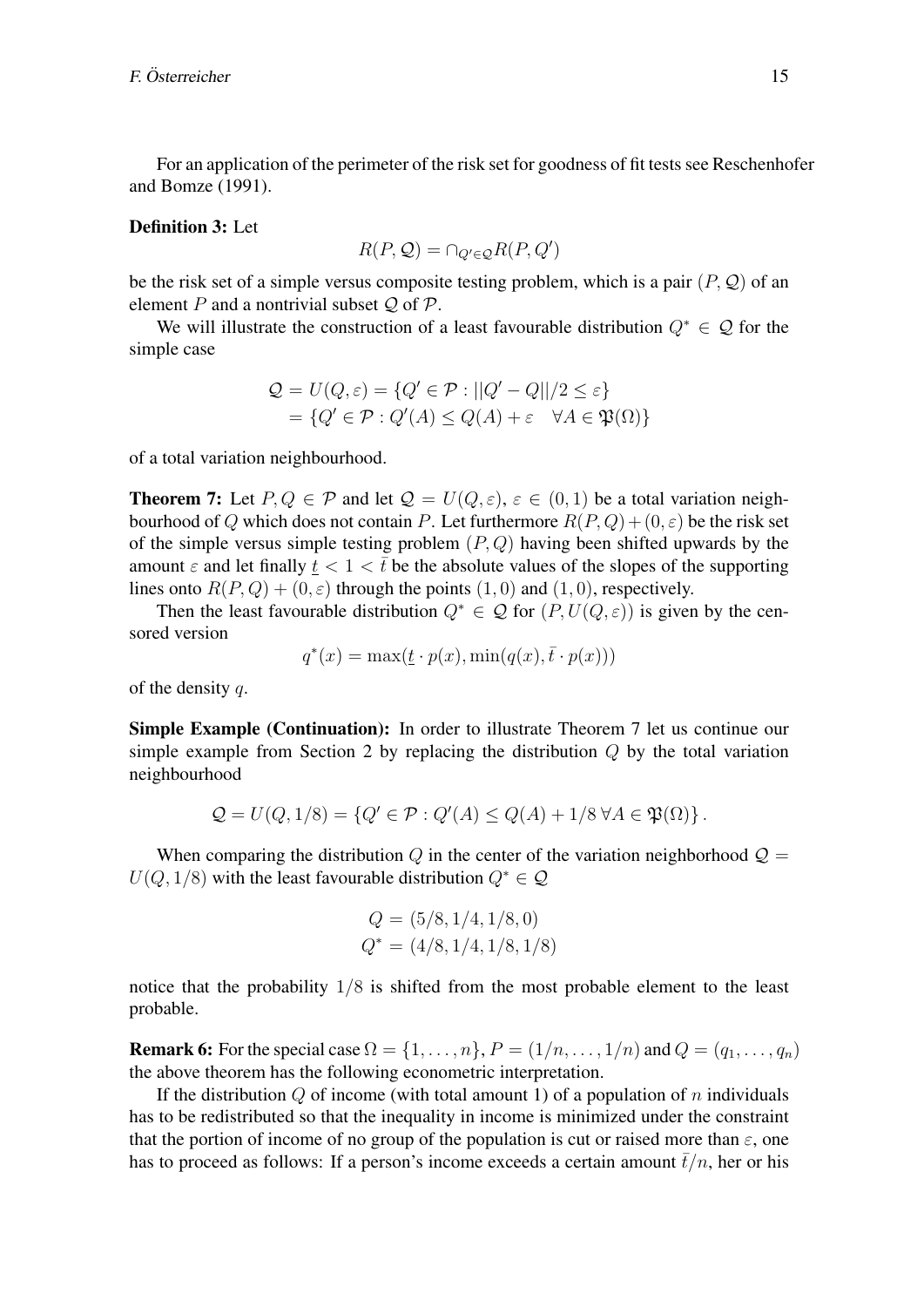

Figure 3: Modification of the risk set.

income has to be cut to this bound. The total amount  $\varepsilon$  of income collected that way must be allotted to those persons, whose income is smaller than a certain lower bound  $t/n$  so that every person is guaranteed the minimal income *t/n*.

The principle of income transfer was first clearly described by Dalton (1920) as follows:

*"If there are only two income receivers and a transfer of income takes place from the richer to the poorer, inequality is diminished. There is, indeed, an obvious limiting condition. The transfer must be so large as to more than reverse the relative position of the two income receivers, and it will produce its maximum result, that is to say, create equality, when it is equal to the half of difference between the two incomes. And, we may safely go further and say that, however great the number of income receivers and whatever the amount of their incomes, any transfer of the two of them or, in general, any series of such transfers, subject to the above condition, will diminish inequality. It is possible that, in comparing two distributions, in which both the total of the income of the number of the income receivers are the same, we may see that one might be able to be evolved from the other by means of a series of transfers of this kind. In such a case we would say that the inequality of one was less than that of another."*

# 5 Divergences of Perimeter-Type

If both the arc length of the lower boundary of the risk set and the diagonal *D* are measured in terms of the  $l_p$ -norm in  $\mathbb{R}^2$  then the ordinary case  $(p = 2)$  can be extended to the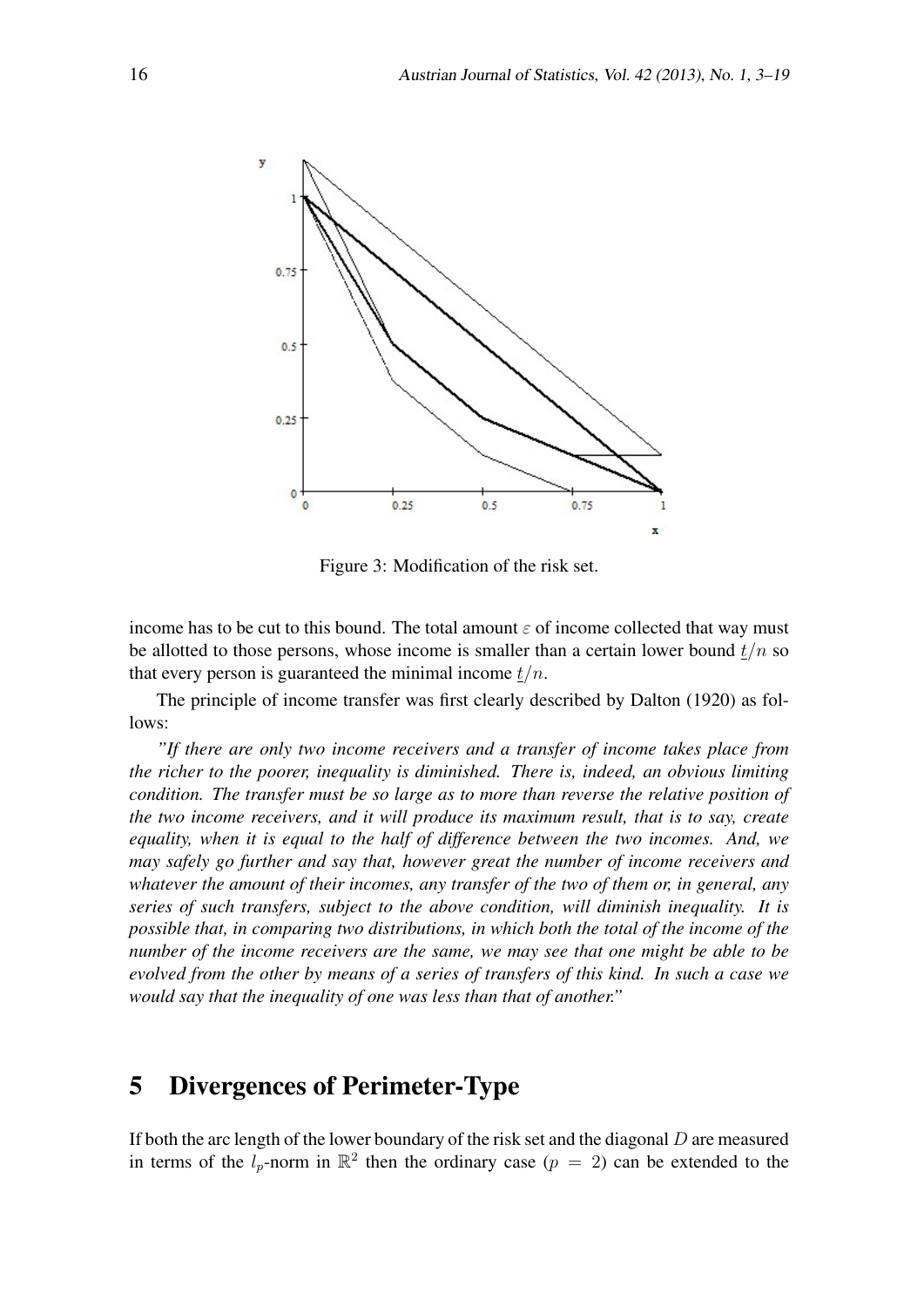perimeter-type family

$$
I_{f_p}(Q, P) = \begin{cases} \sum_{x \in \Omega} [q^p(x) + p^p(x)]^{1/p} - 2^{1/p} & \text{for } p \in (1, \infty) \\ \frac{1}{2} \sum_{x \in \Omega} |q(x) - p(x)| & \text{for } p = \infty \end{cases}
$$

(cf. Österreicher, 1996). In taking the  $(1 - 1/p)$ -th part of the corresponding convex function  $(1 + u^p)^{1/p} - 2^{1/p-1}(1 + u)$  we make a second step of generalization yielding the family of *f*-divergences defined by the convex functions

$$
f_p(u) = \begin{cases} \frac{1}{1-1/p} [(1+u^p)^{1/p} - 2^{1/p-1} (1+u)] & \text{if } p \in (0, \infty) \setminus \{1\} \\ (1+u) \log(2) + u \log(u) - (1+u) \log(1+u) & \text{if } p = 1 \\ |u-1|/2 & \text{if } p = \infty \end{cases}
$$

where both cases  $p = 1$  and  $p = \infty$  are limiting cases. As a matter of fact, this family relates due to

$$
f_p(u) = (1+u)[h_{1/p}(1/2) - h_{1/p}(u/(1+u))], \qquad u \in [0, \infty),
$$

to the class of entropies investigated by Arimoto (1971)

$$
h_\alpha(t)=\begin{cases} \frac{1}{1-\alpha}\left[1-(t^{1/\alpha}+(1-t)^{1/\alpha})^\alpha\right] \text{ if } \alpha\in (0,\infty)\backslash\{1\} \\ -[t\log t+(1-t)\log(1-t)] \text{ if } \alpha=1 \\ \min(t,1-t) \text{ if } \alpha=0 \end{cases}
$$

Note that our class of *f*-divergences includes, in addition to the case for  $p > 1$  already discussed for the case  $p = 1/2$  ( $f_{1/2}(u) = (\sqrt{u} - 1)^2$ ), the squared Hellinger distance  $H^2(Q, P)$  and for  $p = 1$ 

$$
I_{f_1}(Q, P) = I(Q, (P+Q)/2) + I(P, (P+Q)/2)
$$
  
=  $2H((P+Q)/2) - [H(P) + H(Q)],$ 

where *I* and *H* is the classical Kullback-Leibler divergence (*f*-divergence for  $f(u) =$ *u* log *u*), respectively Shannon's entropy.

**Theorem 8** (Österreicher and Vajda, 2003): This class of f-divergence provides the distances

$$
[I_{f_p}(Q, P)]^{\min(p, 1/2)}
$$
 for  $p \in (0, \infty)$  and  $||Q - P||/2$  for  $p = \infty$ .

For further results, including those in connection with possible applications for minimum *f*-estimation, we refer to the paper mentioned above.

Vajda extended this family of divergences — in rechanging the parameter from *p* to  $\alpha = 1/p$  — to

$$
\varphi_{\alpha}(u) = \frac{\text{sgn}(\alpha)}{1 - \alpha} [(1 + u^{1/\alpha})^{\alpha} - 2^{\alpha - 1}(1 + u)], \qquad \alpha \in \mathbb{R} \setminus \{0, 1\}
$$

with the limiting cases  $\varphi_0 = f_\infty$  and  $\varphi_1 = f_1$  and Theorem 8 to

*,*

*.*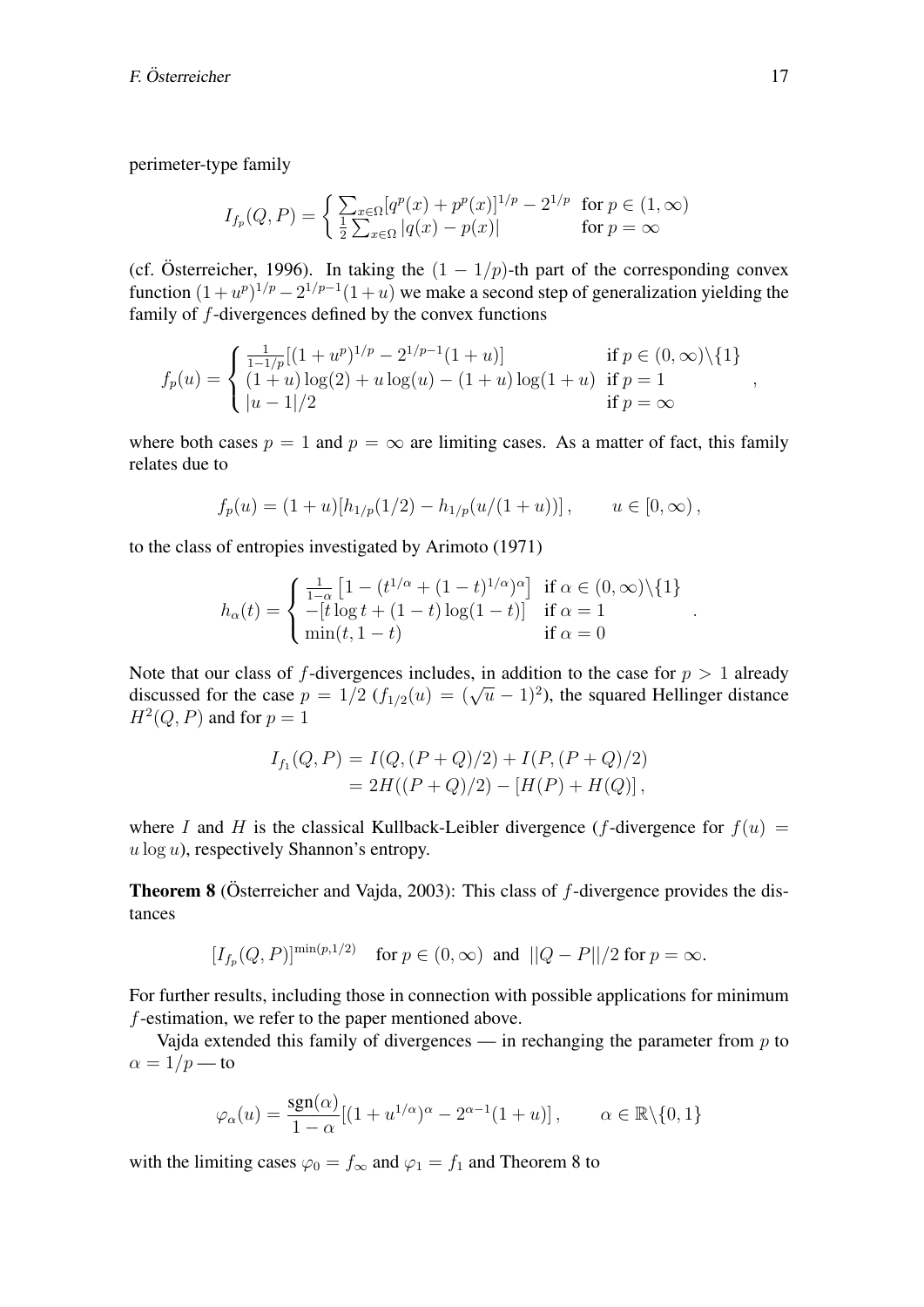Theorem 9 (Vajda, 2009): This class of *f*-divergence provides the distances

$$
[I_{\varphi_{\alpha}}(Q, P)]^{1/\max(\alpha, 2)} \quad \text{for } \alpha \in \mathbb{R} \setminus \{0\} \text{ and } ||Q - P||/2 \text{ for } \alpha = 0.
$$

This family includes for  $\alpha = -1$  also the function

$$
4 \cdot \varphi_{-1}(u) = \frac{(u-1)^2}{2(1+u)}
$$

yielding the well-known divergence

$$
\chi^{2}(Q,(P+Q)/2) = \frac{1}{2} \sum_{x \in \Omega} \frac{q(x) - p(x)^{2}}{p(x) + q(x)}
$$

introduced by Sanghvi (1953). This divergence again, was extended to the family of metric divergences defined by the convex functions

$$
\Phi_{\alpha}(u) = \frac{|u - 1|^{\alpha}}{2(1 + u)^{\alpha - 1}} \quad \text{for } \alpha \in [1, \infty)
$$

by Puri and Vincze (1988).

#### Acknowledgement

The author would like to thank the referee for her/his valuable suggestions, especially the one to include a(n introductory) summary.

# References

- Ali, S. M., and Silvey, S. D. (1966). A general class of coefficients of divergence of one distribution from another. *Journal of the Royal Statistical Society, Series B*, *28*, 131-142.
- Arimoto, S. (1971). Information-theoretical considerations on estimation problems. *Information and Control*, *19*, 181-194.
- Csiszár, I. (1963). Eine informationstheoretische Ungleichung und ihre Anwendung auf den Beweis der Ergodizität von Markoffschen Ketten. Publications of the Mathe*matical Institute of the Hungarian Academy of Sciences*, *8*, 85–107.
- Csiszár, I. (1974). Information measures: A critical survey. In J. Kozesnik (Ed.), *Transactions of the Seventh Prague Conference on Information Theory, Statistical Decision Functions, Random Processes and of the 1974 European European Meeting of Statisticians* (Vol. A, p. 73-86). Academia Prague.
- Dalton, H. (1920). The measurement of the inequality of incomes. *The Economic Journal*, *30*, 348-361.
- Feldman, D., and Österreicher, F. (1981). Divergenzen von Wahrscheinlichkeitsverteilungen – integralgeometrisch betrachtet. *Acta Mathematica Hungarica*, *37*, 329-337.
- Feldman, D., and Österreicher, F. (1989). A note on f-divergences. *Studia Scientiarum Mathematicarum Hungarica*, *24*, 191-200.